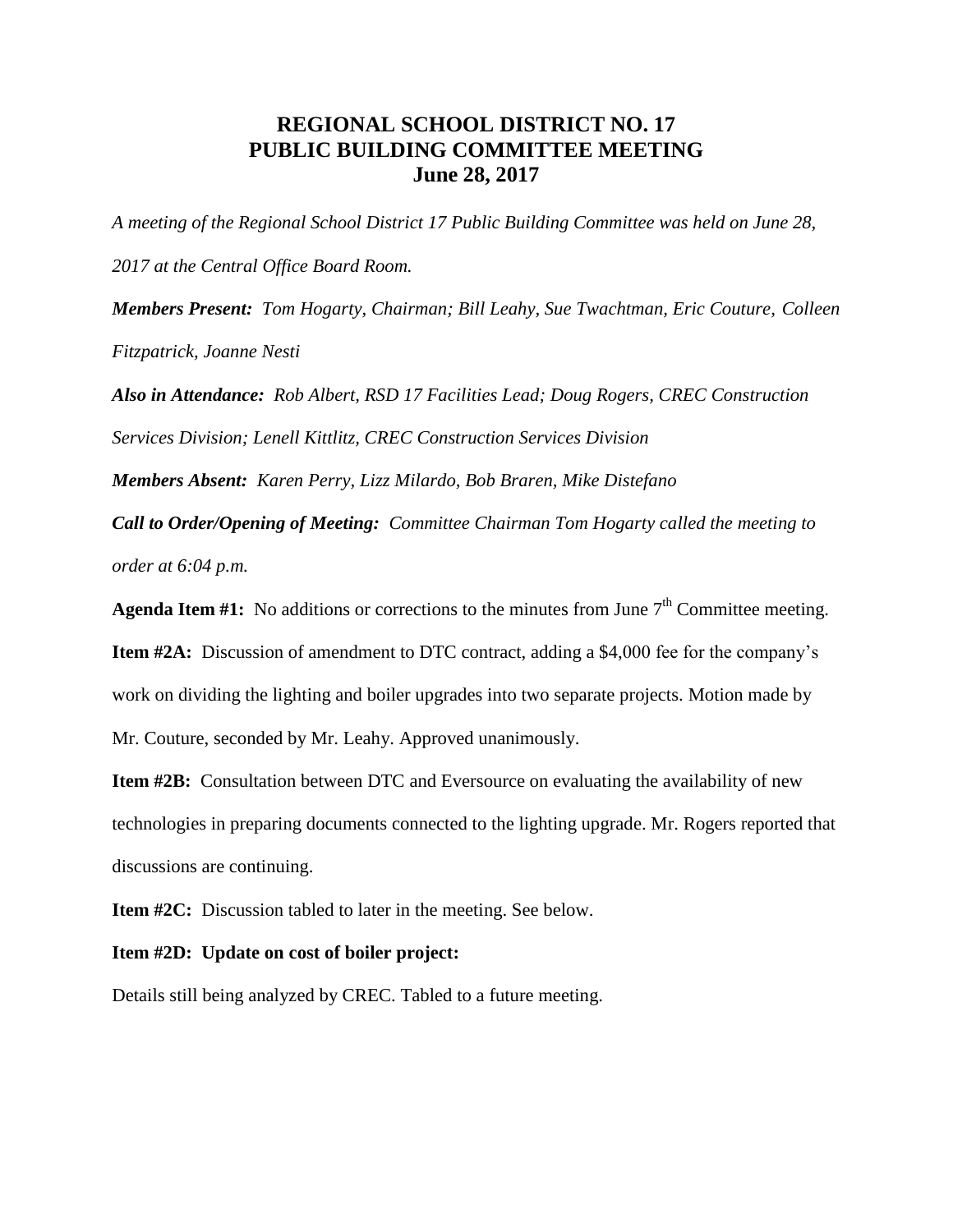**Item #3A:** Invoice from Silver, Petrucelli for \$470.00, representing 5% of \$9,400.00 construction phase fee. Motion by Mr. Couture, seconded by Ms. Nesti to approve payment. Approved unanimously.

Invoice from Silktown Roofing for \$1,019,111.96. Document has been reviewed by both CREC and Silver Petrucelli; both recommend approval. Motion by Ms. Twachtman, seconded by Mr. Couture to approve payment. Approved unanimously.

## **Item #3B: Contract for environmental services with Fuss & O'Neill:**

Proposal to amend existing District 17 contract with F&O for ongoing services, for an additional fee of \$5,544.00 for work connected to the roof replacement project. Committee discussed dates cited in the "Project Background" section as inaccurate. Mr. Rogers said he would consult with Fuss & O'Neill to correct the error. Motion by Ms. Nesti, seconded by Mr. Couture, to approve the amendment document, pending agreed-upon corrections to Project Background section. Approved unanimously.

## **Item #3C: Review of Master Project Schedule:**

Mr. Rogers presented an updated schedule to include lighting and boiler projects. New timeline includes going out to bid in mid-October 2017, contract awards by December  $1<sup>st</sup>$ . Solar project would also begin with state application process in October of 2017 with other dates to be determined.

**Executive Session:** Motion by Ms. Fitzpatrick, seconded by Ms. Twachtman to go into Executive Session for the purpose of discussing pending litigation. Approved unanimously at 6:50 p.m.

**Public Session:** Resumed at 6:52 p.m.